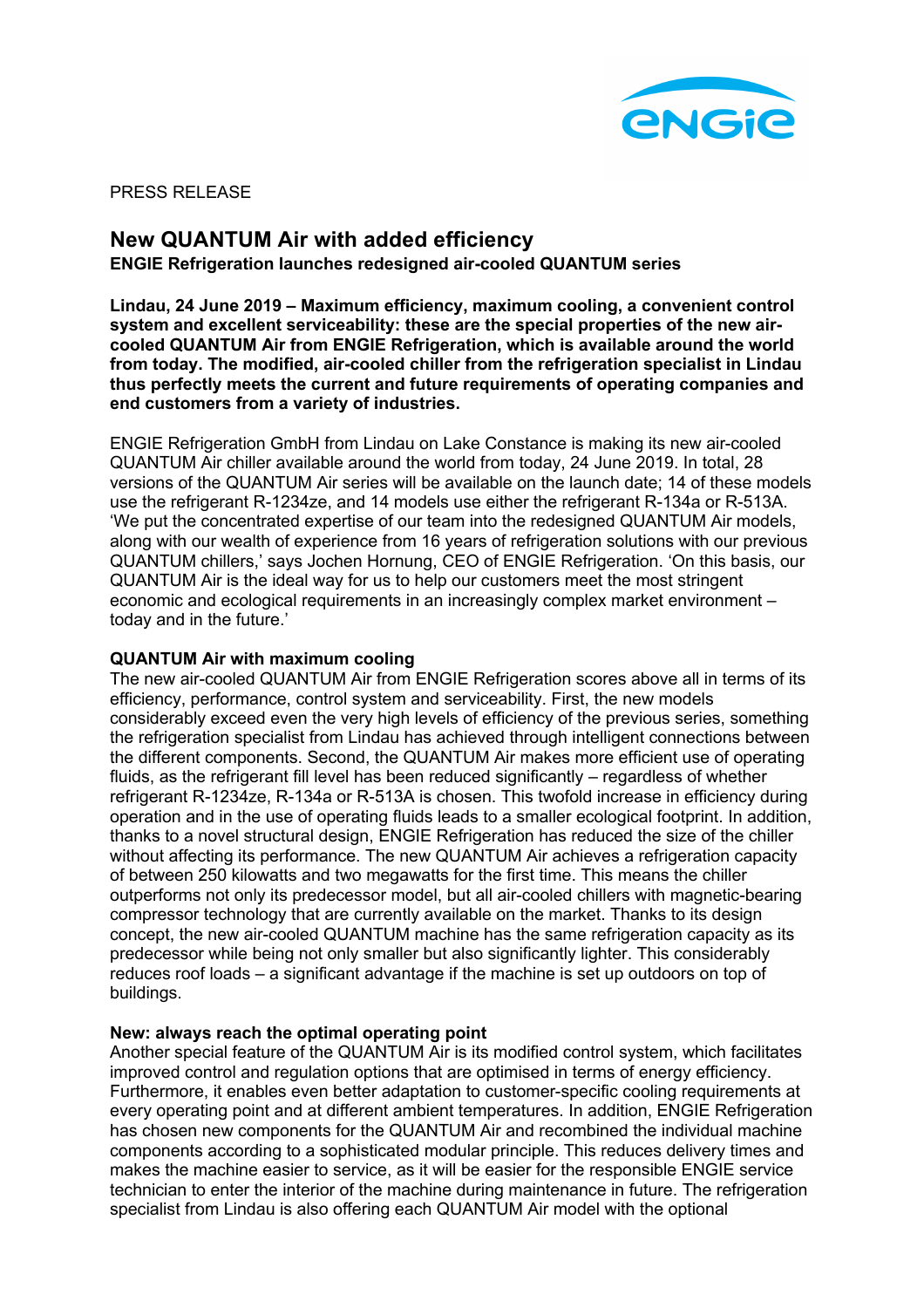

Supersilent package, which incorporates additional noise-reducing measures – an essential aspect, especially for noise-sensitive applications in hospitals or office buildings, for example. If needed, customers can also choose preconfigured hydraulic modules – i.e. pump units with a frequency converter – and integrated free cooling modules for free cooling, mixed mode or compression mode, all of which are available immediately as optional extras for all QUANTUM Air models.

## **Optimal refrigeration solution for various needs**

With the numerous special features and pioneering innovations, ENGIE Refrigeration is setting a milestone on the refrigeration market with its new QUANTUM Air: 'At ENGIE Refrigeration, our aspiration is to offer our customers the highest-quality and most efficient chiller on the market. We are very proud that we will fulfil this goal even better with the QUANTUM Air. This gives us a pioneering role in the industry,' says Jochen Hornung. The redesigned chiller is ideal for use in a variety of industries – from automotive manufacturers and suppliers to the chemicals and pharmaceuticals industry, industrial production and data centres. As its next step, ENGIE Refrigeration will overhaul its water-cooled QUANTUM chillers as well; the relevant models will become available on the international market over the course of 2020.

### **Images**

**Picture:** ENGIE Refrigeration\_QUANTUM Air\_1 **Caption:** The new air-cooled QUANTUM chillers made by ENGIE Refrigeration: up to two megawatts cooling capacity

**Picture:** ENGIE Refrigeration\_QUANTUM Air\_2 **Caption:** The new air-cooled QUANTUM chillers made by ENGIE Refrigeration: efficient, sustainable, silent

**Picture Credits:** ENGIE Refrigeration GmbH; permission to reprint for free if source is acknowledged

#### **About ENGIE Refrigeration**

ENGIE Refrigeration GmbH specialises in products, solutions and services for economical and energy-efficient refrigeration and heat generation. The refrigeration specialist plans, manufactures, operates and supervises refrigeration systems, heat pumps, re-cooling plants and system solutions. Based in Lindau on Lake Constance, the company has a nationwide sales and service network in Germany. As part of the ENGIE Group, ENGIE Refrigeration can draw on the support of the structures of a global corporation. The origins of ENGIE Refrigeration go back to the Sulzer company, which was established in 1834. ENGIE Refrigeration GmbH is part of ENGIE Deutschland. Since June 2016, ENGIE Deutschland has been combining the expertise of, among others, ENGIE Deutschland GmbH, ENGIE Refrigeration GmbH, ENGIE Deutschland AG and H.G.S. GmbH. ENGIE Deutschland has 50 branch offices and approximately 3,200 employees in Germany, and generated sales of around 1.7 billion euros in 2018. The share of sales from ENGIE Refrigeration GmbH – with 310 employees – stood at around 85 million euros.

**www.engie-refrigeration.de**